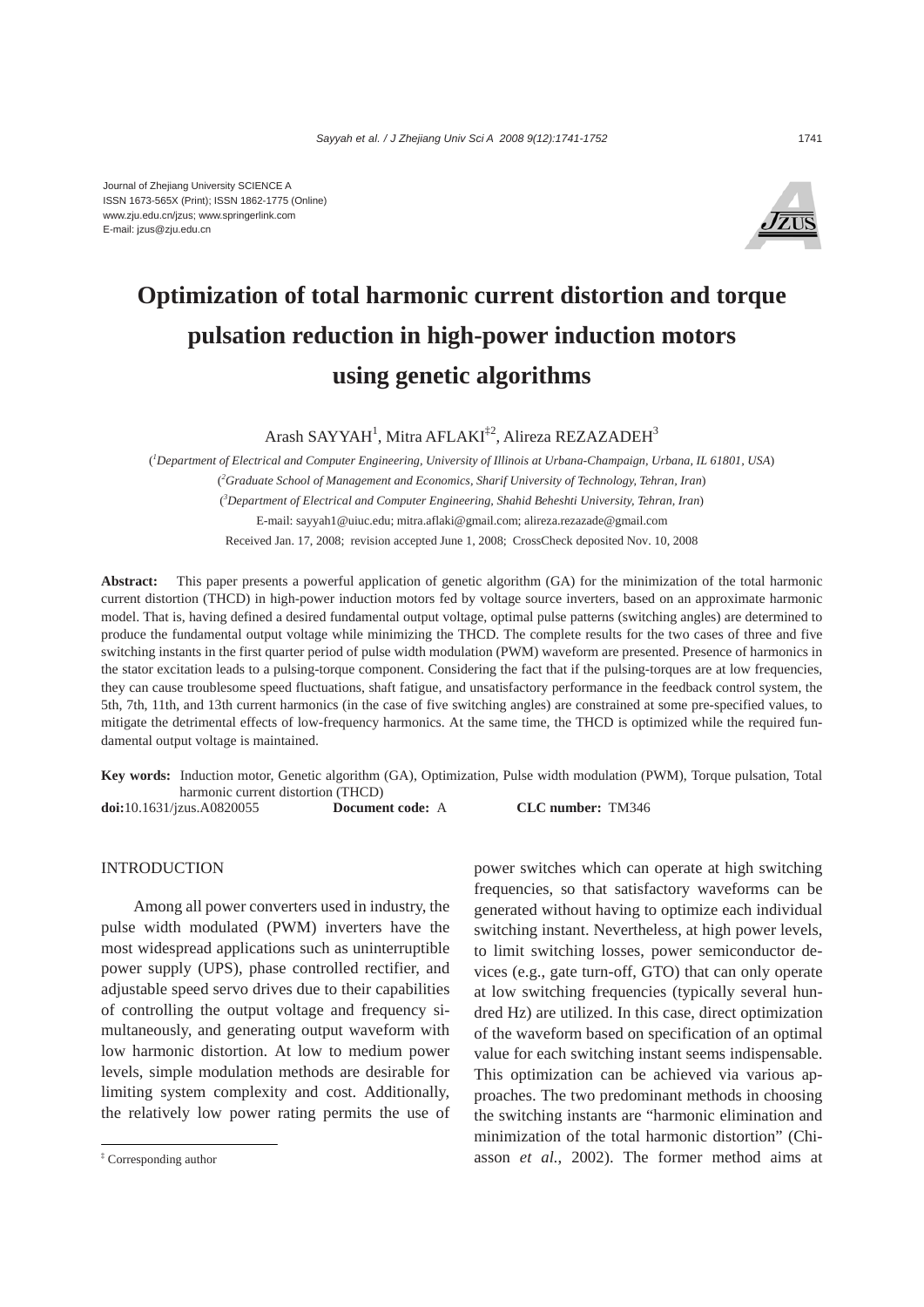complete elimination of some low-order harmonic components from the inverter output and is the more widely used and straightforward of the two techniques. In contrast, in the latter method the waveform is defined in a way to minimize the harmonic losses of electrical loads fed by the inverter. In the harmonic elimination method, switching patterns can be determined by solving some systems of nonlinear and transcendental equations (Sun and Grotstollen, 1994; Mohan *et al.*, 1995). These transcendental equations are solved using iterative numerical techniques, where the initially provided approximate solutions must be sufficiently close to the exact solutions to ensure the convergence of the solutions, and this is the most difficult task associated with these methods (Sun, 1995). Some attempts have been made to simplify harmonic elimination equations by applying Walsh functions (Asumadu and Hoft, 1989; Park *et al.*, 1990). It was believed that the system of transcendental nonlinear harmonic elimination equations resulting from Fourier analysis of PWM waveform could be replaced by a system of linear algebraic equations when Walsh analysis is applied. However, it has been illustrated that the Walsh functions approach is neither theoretically nor practically applicable (Sun, 1995). In some other studies (Chiasson *et al.*, 2004), the complete solutions to the harmonic elimination problem have been presented using the theory of resultants from elimination theory (Kailath, 1980; Cox *et al.*, 1996; Chen, 1999). These expressions are difficult and time consuming to derive. An increase in the number of switching angles can exacerbate the problem due to its call for exorbitant calculations. Ozpineci *et al.*(2005) have improved their preceding works from computational view point by application of the genetic algorithm (GA) optimization technique for determining the switching angles for a cascaded multilevel inverter, which eliminates specified higher order harmonics while maintaining the required fundamental voltage. More comparisons between the suggested methods in the harmonic elimination approach have been made in (Sayyah *et al.*, 2006b).

In present work, we have defined total harmonic current distortion (THCD) as the objective function to be optimized in lieu of concentrating on specific harmonics considering some drawbacks of the harmonic elimination approach. One disadvantage of the harmonic elimination approach originates from the fact that as the total energy of harmonics in a PWM waveform is constant, elimination of lower-order harmonics considerably boosts the remaining ones (Bose, 1986). Since the harmonic losses in a machine are determined by the ripple currents, a performance index related to undesirable effects of the harmonics should be defined to minimize instead of focusing on individual harmonics.

In this study we have concentrated our efforts on optimizing THCD in high power induction motors, based on an approximate harmonic model of the motor operating in steady-state conditions. GA is preferred to the numerical methods used in (Sun, 1995), where the initially provided approximate solution has a pivotal role in the convergence of the algorithm, or to the inefficient and time-consuming complete scanning method. The main distinguishing feature of the proposed method lies in the fact that due to its stochastic nature, it can cope with limitations of aforementioned approaches with more likelihood of finding the global optimum. Presence of harmonics in the stator excitation leads to a pulsing-torque component. Low-order current harmonics (in the case of five switching angles) are constrained at some pre-specified values to mitigate the detrimental effects of low-frequency harmonics. Existence of constraints significantly affects the performance of every optimization algorithm. GA appears as an appropriate technique for constraint handling. From the practical perspective, this method (minimization of total harmonic distortion) was considered and implemented in (Rezazadeh *et al.*, 2006) for a high-power synchronous machine, which exhibits a more complicated objective function, and experimental results corroborate the developed technique.

# PROBLEM STATEMENT

As high power applications are concerned, it is advantageous to impose the switching frequency to be synchronized with the fundamental frequency (Holtz, 1992). This assumption ensures that, in steady-state conditions, the modulated output waveform remains unchanged for certain fundamental periods. In addition, to ensure the nonappearance of even-order harmonics, each waveform is assumed to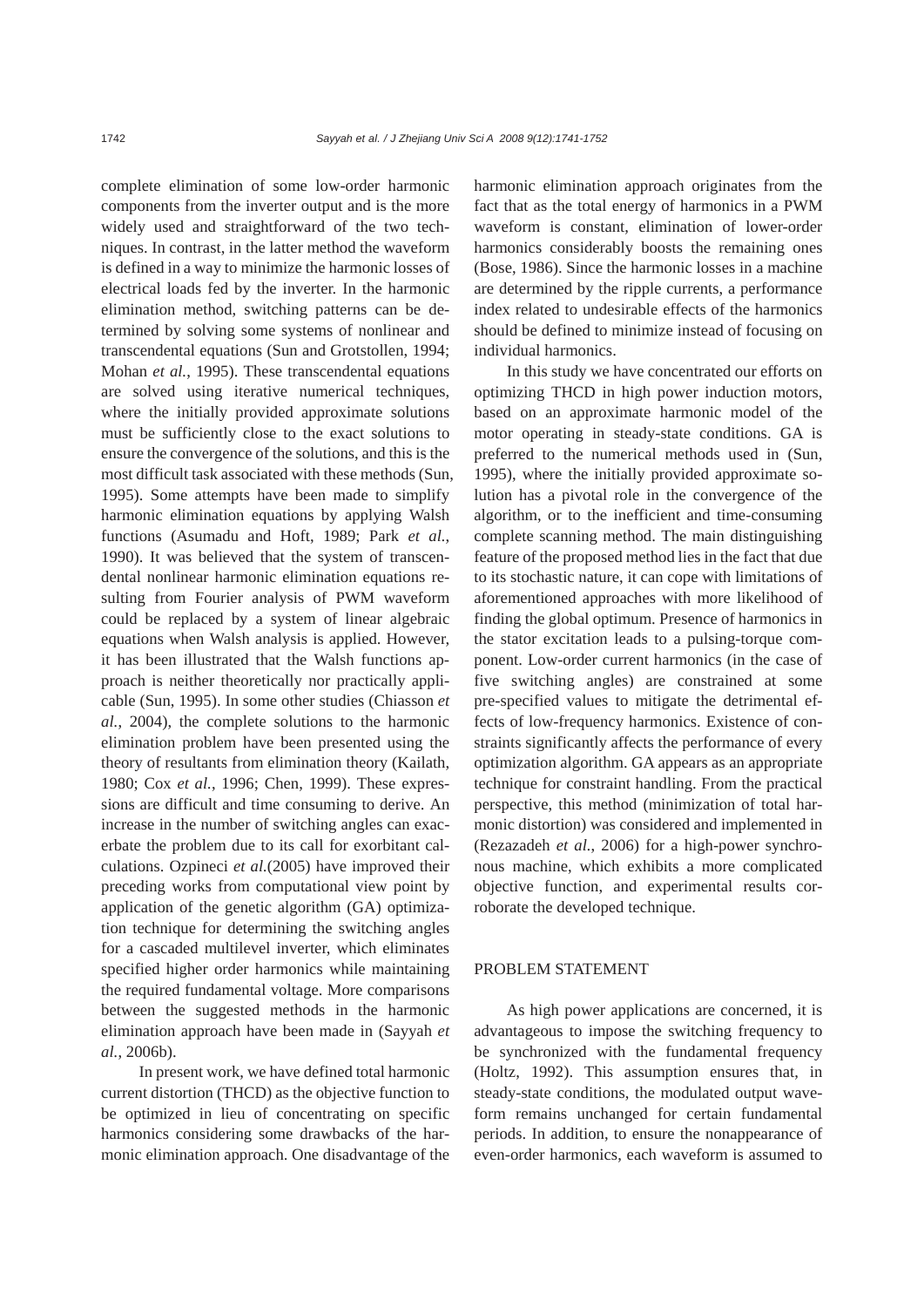be quarter-period symmetrical and half-period inversely symmetrical. A two-level normalized PWM waveform is shown in Fig.1.



**Fig.1 A line-to-neutral PWM structure**

#### **Waveform representation**

A PWM waveform is uniquely determined if its structure has been specified and the *N* switching instants in the first quarter period have been defined. Obviously, these angles must satisfy the basic constraint:

$$
0 < \alpha_1 < \alpha_2 < \dots < \alpha_{N-1} < \alpha_N \leq \pi/2. \tag{1}
$$

For each waveform, we use an (*N*+1) dimensional vector  $h=[h_0, h_1, h_2, ..., h_N]$  to represent its initial level at  $\theta = 0$  and the variation of levels at all *N* switch instants (Sun *et al.*, 1996). The Fourier series expansion of the output voltage waveform of the PWM inverter as illustrated in Fig.1 can be determined as

$$
f(\theta) = \sum_{k=1,3,5,\dots} V_k \sin(k\theta),\tag{2}
$$

where

$$
V_k = \frac{4}{\pi} \int_0^{\pi/2} f(\theta) \sin(k\theta)
$$
  
=  $\frac{4}{k\pi} \left( h_0 + \sum_{i=1}^N h_i \cos(k\alpha_i) \right)$  (3)  
=  $\frac{4}{k\pi} \sum_{i=0}^N h_i \cos(k\alpha_i),$ 

in which  $\alpha_0=0$ .

#### **Approximate harmonic model of the motor**

The harmonic equivalent circuit and its approximation of an induction motor operating in steady-state conditions are illustrated in Fig.2 (Murphy and Turnbull, 1988). The approximation of the equivalent circuit is deduced regarding that inductive reactance increases linearly with frequency, while the stator and rotor resistances are almost constant.

The skin effect which causes the rotor resistance to increase with frequency has been neglected. Since  $s_k$ is approximate unit, circuit resistance is negligible in comparison with reactance at the harmonic frequency. In addition, the magnetizing inductance  $L<sub>m</sub>$  is much larger than the rotor leakage inductance  $L_2$  and may be omitted (Sun, 1995). Hence, the motor impedance presented to the *k*th-order harmonic input voltage is  $k\omega_1(L_1+L_2)$  and the *k*th-order current harmonic would be

$$
I_k = \frac{V_k}{k\omega_1(L_1 + L_2)} \propto \frac{V_k}{k}.
$$
 (4)

Based on the derived result, we can define the objective function of this optimization as

$$
\sigma_i = \sqrt{\sum_{k \in S_h} (V_k / k)^2}, \qquad (5)
$$

where  $S_h$  is the set of harmonics in consideration. For single- and three-phase inverters,  $S_h = S_1 \neq \{3, 5, \ldots,$ 2*l*+1, ...} and *S<sub>h</sub>*=*S*<sub>3φ</sub>={5, 7, ..., 6*l*−1, 6*l*+1, ...}, respectively.



**Fig.2 Equivalent circuit of an induction motor operating**  in steady-state conditions  $(k>1)$ . (a) The  $k$ <sup>th</sup>-order har**monic equivalent circuit; (b) Approximation of (a)** 

It should be noted that minimization of the objective function  $\sigma_i$  corresponds to the minimization of motor harmonic current distortion (the subscript *i* is intended to indicate the current fact), and also to the minimization of harmonic copper losses of the motor windings.

# **Closed-form expressions of objective function**

Closed-form expressions of objective function  $\sigma_i$  are achieved in this subsection. At the first stage, we focus on single-phase inverters. For a closedform representation, the following series which can be found in (Hansen, 1975) are used: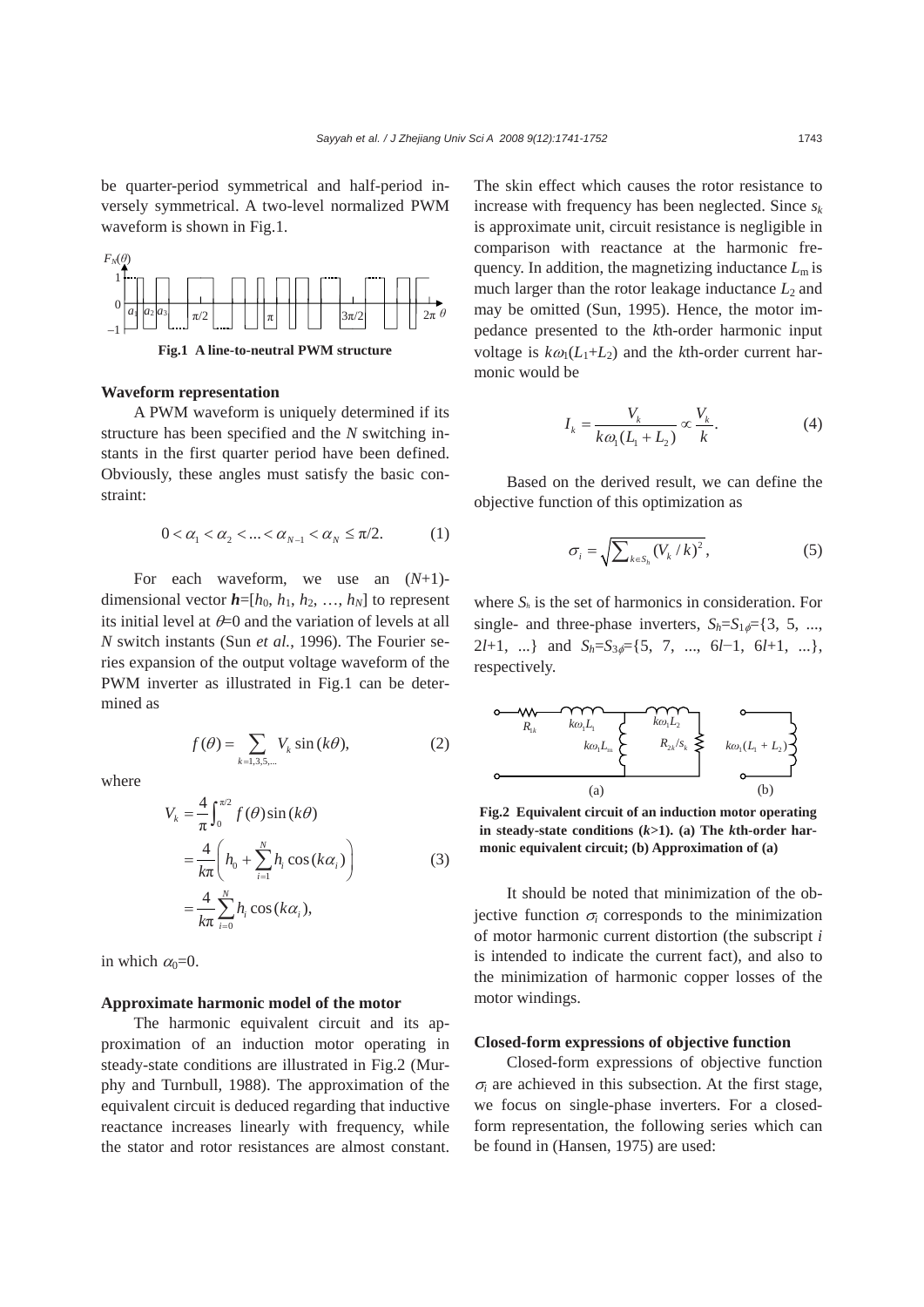$$
\beta_4(x) = \sum_{k=1}^{\infty} \frac{\cos[(2k+1)x]}{(2k+1)^4}
$$
\n
$$
= \frac{\pi}{96} (\pi - 2x)(\pi^2 + 2\pi x - 2x^2), \ 0 \le x \le \pi.
$$
\n(6)

By introducing an auxiliary function

$$
\zeta(\alpha) = \sum_{K \in S_{1\phi}} \frac{v_K^2(\alpha)}{K^2} + V_1^2(\alpha),\tag{7}
$$

the objective function  $\sigma_i$  may be written as

$$
\sigma_i = \sqrt{\zeta(\alpha) - V_1^2(\alpha)}.
$$
 (8)

Using Eqs.(3) and (6),  $\zeta(\alpha)$  can be expanded as follows:

$$
\zeta(\alpha) = \frac{16}{\pi^2} \sum_{k=0}^{\infty} \left\{ \frac{1}{(2k+1)^4} \left( \sum_{i=0}^{N} h_i \cos[(2k+1)\alpha_i] \right)^2 \right\}
$$
  
\n
$$
= \frac{16}{\pi^2} \sum_{k=0}^{\infty} \left\{ \frac{1}{(2k+1)^4} \left( \sum_{i=0}^{N} h_i^2 \cos^2[(2k+1)\alpha_i] \right) + \sum_{i=0}^{N-1} \sum_{j=i+1}^{N} 2h_i h_j \cos[(2k+1)\alpha_i] \cos[(2k+1)\alpha_j] \right\}
$$
  
\n
$$
= \frac{16}{\pi^2} \sum_{i=0}^{N} \frac{h_i^2}{2} \left\{ \sum_{k=0}^{\infty} \frac{1}{(2k+1)^4} + \sum_{k=0}^{\infty} \frac{\cos[(2k+1)(2\alpha_i)]}{(2k+1)^4} \right\}
$$
  
\n
$$
+ \frac{16}{\pi^2} \sum_{i=0}^{N-1} \left\{ h_i \sum_{j=i+1}^{N} h_j \left( \sum_{k=0}^{\infty} \frac{\cos[(2k+1)(\alpha_i + \alpha_j)]}{(2k+1)^4} \right) \right\}
$$
  
\n
$$
+ \frac{16}{\pi^2} \sum_{i=0}^{N-1} \left\{ h_i \sum_{j=i+1}^{N} h_j \left( \sum_{k=0}^{\infty} \frac{\cos[(2k+1)(\alpha_j - \alpha_i)]}{(2k+1)^4} \right) \right\}.
$$
  
\n(9)

Then, using Eq.(6), the desired closed-form expression for  $\zeta(\alpha)$  is obtained:

$$
\zeta(\alpha) = \frac{16}{\pi^2} \left\{ \sum_{i=0}^N \frac{h_i^2}{2} [\beta_4(0) + \beta_4(2\alpha_i)] + \sum_{i=0}^{N-1} \left( h_i \sum_{j=i+1}^N h_j [\beta_4(\alpha_j + \alpha_i) + \beta_4(\alpha_j - \alpha_i)] \right) \right\}.
$$
\n(10)

To derive the closed-form expression for three-phase inverters (the application of interest herein), the triple harmonics should be removed from Eq.(7). Thus, simplification of the following series

$$
\sum_{k \in S_t} \left( \frac{V_k(\alpha)}{k} \right)^2, \tag{11}
$$

in which  $S_t = \{3, 9, 15, ..., 6l + 3, ...\} = 3\{1, 3, 5, ...,$  $2l+1, \ldots$ }=3 $S_{1\phi}$ , is necessary. Also noticing that

$$
V_{3(2k+1)}(\alpha) = \frac{4}{3(2k+1)\pi} \sum_{i=0}^{N} h_i \cos[3(2k+1)\alpha_i]
$$
  
= 
$$
\frac{V_{(2k+1)}(3\alpha)}{3},
$$
 (12)

we have

$$
\sum_{k \in S_t} \left( \frac{V_k(\alpha)}{k} \right)^2 = \sum_{k=0}^{\infty} \left( \frac{V_{3(2k+1)}(\alpha)}{3(2k+1)} \right)^2
$$
  
= 
$$
\frac{1}{81} \sum_{k=0}^{\infty} \left( \frac{V_{2k+1}(3\alpha)}{2k+1} \right)^2 = \frac{\zeta(3\alpha)}{81}.
$$
 (13)

Therefore, a closed-form expression is obtained for three-phase inverters as follows:

$$
\sigma_i = \sqrt{\zeta(\alpha) - \zeta(3\alpha)/81 - V_1^2(\alpha)}.
$$
 (14)

Similar to Eq.(10) which involves functions  $\beta_4(2\alpha_i)$  and  $\beta_4(\alpha_i+\alpha_i)$ , the expression for  $\zeta(3\alpha)$  contains functions  $\beta_4(6\alpha_i)$  and  $\beta_4(3\alpha_i+3\alpha_i)$ . As each angle  $\alpha_i$  lies in the interval [0,  $\pi/2$ ], the values of  $6\alpha_i$ and  $3\alpha_i+3\alpha_i$  may well exceed the range  $0\leq x\leq \pi$ , over which function  $\beta_4(x)$  has been defined in Eq.(6). Thus, it is necessary to extend the definition interval of  $\beta_4(x)$  from [0,  $\pi/2$ ] to [0,  $3\pi$ ]. Noticing that  $\cos x = -\cos(x-\pi)$  for *x* in [0,  $\pi/2$ ] and  $\cos x =$ cos( $x-2\pi$ ) for  $2\pi \le x \le 3\pi$  and using Eq.(6), we have

$$
\beta_4(x) = \begin{cases}\n\frac{\pi}{96}(\pi - 2x)(\pi^2 + 2\pi x - 2x^2), & 0 \le x \le \pi, \\
\frac{\pi}{96}(3\pi - 2x)(3\pi^2 - 6\pi x + 2x^2), & \pi \le x \le 2\pi, \\
\frac{\pi}{96}(2x - 5\pi)(11\pi^2 - 10\pi x + 2x^2), & 2\pi \le x \le 3\pi.\n\end{cases}
$$
\n(15)

This completes the derivation of the closed-form objective function expression for three-phase inverters.

### **Output voltage regulation**

The fundamental component of PWM is determined by the modulation index (*M*), which may be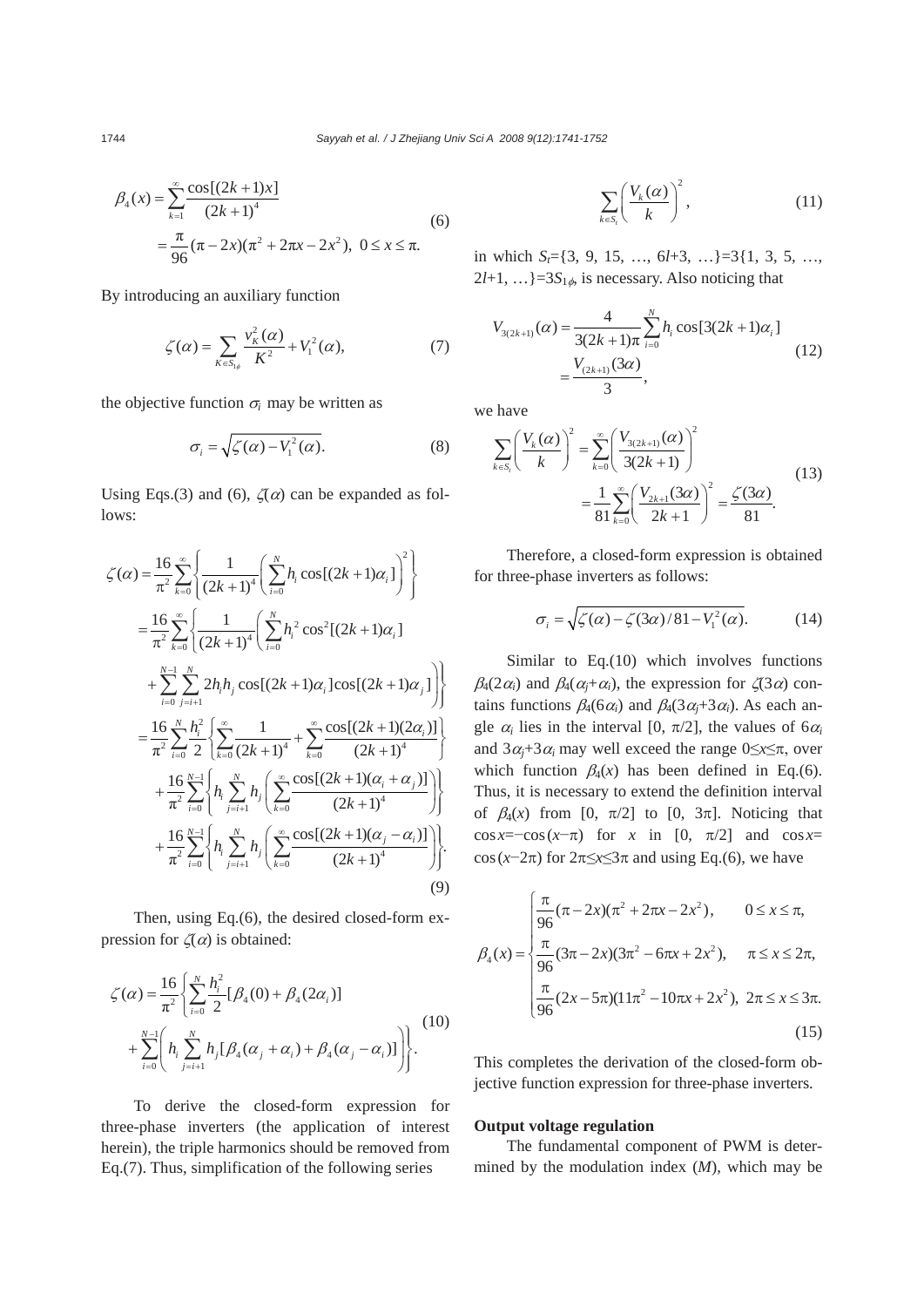assumed to have any value between 0 and  $4/\pi$  for normalized PWM waveform with unit magnitudes. The nominal working point of the system is determined by the modulation index (Holtz, 1992). As such, our purpose is to use the designed system at high modulation indices. During transients, start-up, and changes in speed and load torque, the modulation index is pre-determined by the inverter. Moreover, for higher torque output of the machinery system, the modulation index and number of switching instants are related to each other in a special manner. This point is completely covered in Section 3 of (Sayyh *et al*., 2006b).

Considering the constraint  $V_1 = M$  and Eq.(4), it can be shown that the *N*th switching angle  $\alpha_N$  is dependent on modulation index and the rest of *N*−1 switching angles. Hence, one decision variable  $\alpha$ <sup>*N*</sup> can be eliminated explicitly,

$$
\alpha_N = \arccos\bigg(\frac{1}{h_N}\bigg(\frac{M\pi}{4} - \sum_{i=0}^{N-1} h_i \cos \alpha_i\bigg)\bigg). \qquad (16)
$$

Using Eq.(16) allows the equality constraint  $(V_1 = M)$ to be satisfied automatically in all the solutions used in the optimization process.

# OPTIMIZATION PROCEDURE

#### **Generalities**

The need for numerical optimization algorithms arises from almost every field of engineering, science, and business. This is because in real world optimization problems, the objective function and its constraints are often not analytically treatable or are even not given in closed-form, e.g., if the function dentition is based on a simulation model (Schwefel, 1979; Bäck *et al.*, 1996).

Since nonlinearities and complex interactions among problem variables often exist in real world optimization problems, the search space usually contains local optimal solutions: multimodality. As a numerical algorithm is expected to perform the task of global optimization of the objective function, classical methods usually get attracted to locally optimal solutions when applied. In addition, the possibility of failing to locate the desired global solution increases with the increase of the problem dimensions.

For the scope of this study, local optimal solutions at definite modulation indices *M*=0.9, 1.0, 1.1, and 1.2 with *N*=5 are listed in Tables 1~4. Comparisons with global optimum solutions are also made at definite operating points.

Table 1 Local optimal pulse patterns at  $M=0.9$  with  $N=5$ , and comparison with global optimal pattern  $\alpha = (0.1809,$ **0.915 3, 1.393 1, 1.480 7) with** <sup>σ</sup>*i***(Global)=0.028 09** 

| No. | Pulse pattern                               | <b>THCD</b> | Error $(\% )$ |  |
|-----|---------------------------------------------|-------------|---------------|--|
|     | (0.1081, 0.4554, 0.5547,<br>1.2300, 1.3269) | 0.03104     | 10.48         |  |
| 2   | (0.1139, 1.2156, 1.2898,<br>1.4287, 1.4987) | 0.02891     | 2.91          |  |
| 3   | (0.0909, 0.2101, 0.3818,<br>0.6876, 0.8225  | 0.03825     | 36.13         |  |
|     | (0.0583, 0.1271, 0.1767,<br>1.2890, 1.4297) | 0.03762     | 33.91         |  |

Table 2 Local optimal pulse patterns at  $M=1.0$  with  $N=5$ , and comparison with global optimal pattern  $\alpha = (0.1289,$ **1.255 8, 1.308 1, 1.448 4, 1.497 6**) with  $\sigma$ <sub>*i*</sub>(Global)=0.027 **60** 

|     |                                             | ,,,,,,,,,,, |              |
|-----|---------------------------------------------|-------------|--------------|
| No. | Pulse pattern                               | <b>THCD</b> | Error $(\%)$ |
|     | (0.1231, 0.4643, 0.5353,<br>1.2687, 1.3369) | 0.02841     | 2.93         |
| 2   | (0.1693, 0.9343, 0.9668,<br>1.4042, 1.4714  | 0.02801     | 1.47         |
| 3   | (0.0680, 0.1529, 0.2080,<br>1.3337, 1.4306) | 0.02950     | 6.89         |
|     | (0.0989, 0.2378, 0.3712,<br>0.6943, 0.7869  | 0.03126     | 13.26        |

**Table 3 Local optimal pulse patterns at** *M***=1.1 with** *N***=5,**  and comparison with global optimal pattern  $\alpha$ =(0.0788, **0.184 0, 0.243 7, 1.397 1, 1.449 9) with** <sup>σ</sup>*i***(Global)=0.019 81** 

| No.            | Pulse pattern                               | <b>THCD</b> | Error $(\% )$ |
|----------------|---------------------------------------------|-------------|---------------|
| 1              | (0.1582, 0.9548, 0.9671,<br>1.4184, 1.4643) | 0.02834     | 43.11         |
| $\overline{c}$ | (0.1176, 0.3623, 0.4094,<br>1.2992, 1.3440  | 0.02406     | 21.47         |
| 3              | (0.1057, 0.2651, 0.3609,<br>0.6978, 0.7476  | 0.02367     | 19.48         |
| 4              | (0.1431, 1.3167, 1.3468,<br>1.4752, 1.5038) | 0.02710     | 36.85         |

**Table 4 Local optimal pulse patterns at** *M***=1.2 with** *N***=5,**  and comparison with global optimal pattern  $\alpha$ =(0.0746, **0.1754, 0.2312, 0.3857, 0.4231) with** <sup>σ</sup>*i***(Global)=0.01532** 

| No.            | Pulse pattern                               | <b>THCD</b> | Error $(\% )$ |
|----------------|---------------------------------------------|-------------|---------------|
| 1              | (0.0872, 0.2126, 0.2741,<br>1.5145, 1.5247) | 0.01707     | 11.38         |
| $\overline{2}$ | (0.1537, 1.0086, 1.0087,<br>1.4769, 1.4939) | 0.03051     | 99.10         |
| 3              | (0.1009, 0.2611, 0.3211,<br>1.2731, 1.2798) | 0.02050     | 33.82         |
| 4              | (0.1537, 0.8375, 0.8376,<br>1.4769, 1.4939) | 0.03051     | 99.10         |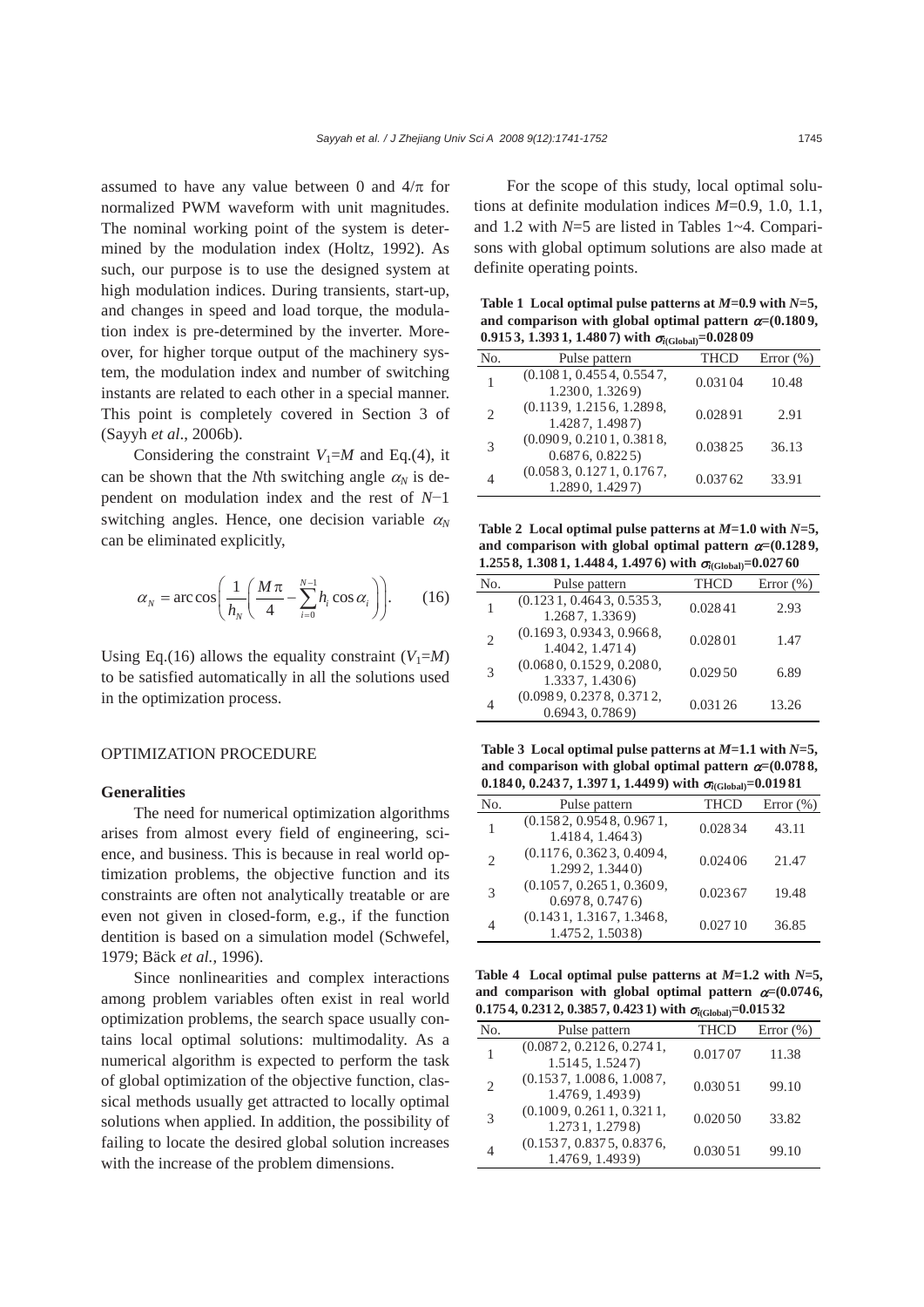These local optimal solutions are the ones that conventional optimization algorithms are prone to get trapped in. The value of  $\sigma_i$  in each case is calculated by plugging the local optimal pulse patterns in Eq.(14), which provides an explicit formula for calculating THCD. Moreover, the GA optimization technique is also used to accomplish the global optimum solution. By comparison between error percentages  $=(\sigma_{i(\text{Local})}-\sigma_{i(\text{Global})})/\sigma_{i(\text{Global})}\times 100\%$ ), particularly at higher modulation indices, using a developed optimization technique to find the global optimum solution to avoid unwanted distortions seems completely justifiable.

As observed in these tables, the error percentage values are high in most cases. As mentioned earlier, minimization of motor harmonic current distortion also corresponds to the minimization of harmonic copper losses of the motor windings. Losses in the machine should be considered at least for the following reasons (Fitzgerald *et al.*, 1985): (1) Losses determine the efficiency of the machine and appreciably influence its operating cost; (2) Losses determine the heating of the machine and hence the rating or power output that can be determined without undue deterioration of the insulation.

Additionally, it can be investigated that local optimal solutions increase dramatically with the increase of decision variables. The arguments above along with the high power level of operation (typically several megawatts) convince us to concentrate all of our efforts to find the global optimum solution.

#### **Genetic algorithm approach**

Over the last decade, genetic algorithms (GAs) (Golberg, 1989; Davis, 1991; Deb, 2001) have been extensively used as a search and optimization tool in dealing with difficult global optimization problems (Bäck *et al.*, 1997; Sayyah *et al.*, 2006 a). The primary reasons for their success lie in the gain of flexibility and adaptability to the task at hand, in combination with robust performance (although this depends on the problem class) and global search characteristics. They are rooted in the concepts of natural selection and survival of the fittest. Although GAs are often viewed as function optimizers, the range of problems to which GAs have been applied is quite broad. A GA starts with a population of randomly generated chromosomes. One then evaluates these structures and allocates reproductive opportunities in a way that those chromosomes representing a better solution to the target problem are given more chances to 'reproduce'. This procedure is repeated through a number of generations to approach the global optimum solution (the best).

In the problem discussed herein, our aim is to choose *N*−1 switching instants in an electrical cycle (Fig.1) for turning switches on and off in a full bridge inverter to produce the desired fundamental amplitude while optimizing the defined objective functions.

## **Optimization methodology**

The GA methodology structure for the problem considered herein is as follows:

(1) Representation. Parameter representation or encoding is a process of representing the model parameter values in GA, so that the computer can interact with these values. Among various types of parameter coding methods, bit string coding (used in this study) and real-valued coding are the most frequently ones.

(2) Population size and initialization. Population size is the number of chromosomes presented in a population. Larger population sizes increase the amount of variation presented in the population (or population diversity), but at the expense of requiring more function evaluations (Goldberg, 1989). On the other hand, a small population size can cause GA to converge prematurely to a suboptimal solution. It should be pointed out that the population size is both application dependent and related to the length of the chromosome (i.e., string length).

An initial population of individuals is chosen. An *m*×(*N*−1) random matrix is generated. The first and second dimensions of the matrix represent the number of individuals (population size) and the number of decision variables that lie in [0,  $\pi/2$ ], respectively. The rows of the matrix are sorted in ascending order to satisfy Eq.(1). This makes all solutions feasible for undergoing next steps in the procedure. Population sizes for the two cases of three and five switching angles are considered 20 and 60, respectively, to yield satisfactory results.

(3) Evaluation. The major component of GA is its evaluation function, which serves as a major link between the algorithm and the problem being solved.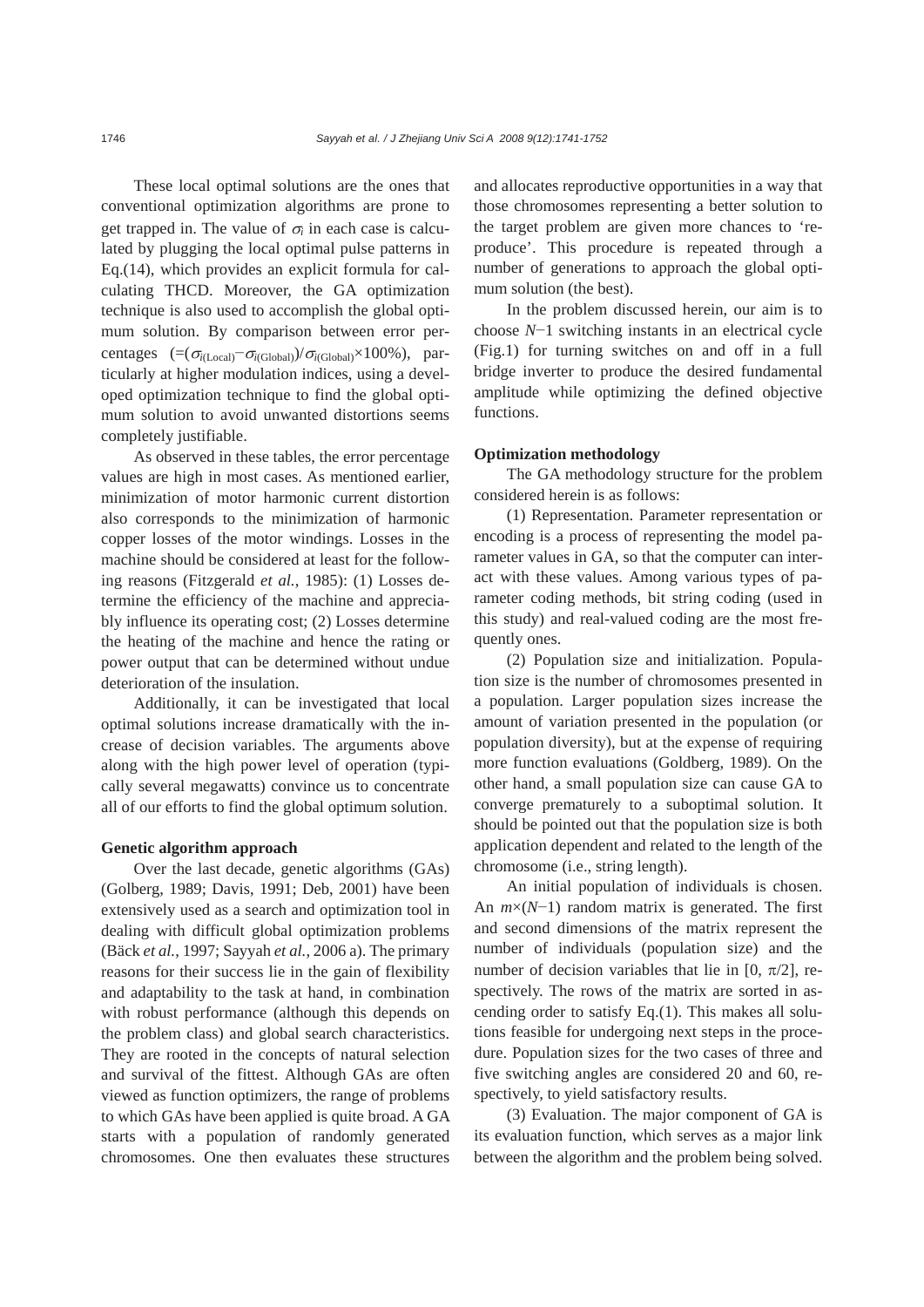The evaluation function is used to distinguish between better and worse individuals in the population. Hence it provides an important feedback for the search process. Objective function values of all members in the population are evaluated by the objective function defined in Eq.(14).

(4) Selection. The selection process determines which chromosomes participate in reproduction to generate the next population (in the next generation) according to their objective function values in the current population. In general, this process takes advantage of the fittest solutions by giving them greater weights when selecting the next generation and hence leads to better solutions to the problem. This study utilizes Roulette-wheel selection (Mitchell, 1996), which is an easy-to-implement and commonly-used method for selection mechanism.

(5) Recombination. In this step, members of the population undergo transformations by genetic operators to form the next generation. These operators include 'crossover' and 'mutation'. The crossover operator is used to create new chromosomes for the next generation by randomly combining two selected chromosomes from the current generation through the selection process, and takes place according to a given probability  $P_c$ .

Mutation introduces innovation into the population by randomly modifying the chromosomes. It prevents the population from becoming saturated with chromosomes that are all similar, and reduces the chance of premature convergence. The parameter *P*m determines the probability that mutation will occur. In this study, the selected values for  $P_c$  and  $P_m$ are 0*.*85 and 0*.*05, respectively.

(6) Elitism. At each iteration of GA, it is convenient to identify the best individuals, which are always transferred to the next generation. This socalled 'elitist strategy' guarantees against the loss of good information embedded in the best individual produced thus far. The number of elite counts considered here is 5% of the population size.

(7) Termination criteria. The algorithm is repeated until a termination criterion is reached. Termination criteria are defined relating to the nature of the problem. The termination criterion in this study is the maximum number of generations, which is set to 500.

# MINIMIZATION OF THCD

#### **Three switching angles**

In this case, the aim of optimization is to find a set of solutions ( $\alpha_1$ ,  $\alpha_2$ ) that minimizes the objective function, Eq.(14). The third switching angle also follows Eq.(16). Fig.3 shows the  $\alpha_1$ ,  $\alpha_2$  and  $\alpha_3$  vs modulation index that varies from 0 to  $M_{\text{max}}$ . A step change in the trajectory of switching angles occurs in *M*=1*.*17, due to alteration of the global optimal solution. The variation of each angle is fairly linear in subintervals of *M*∈[0, 1] and *M*∈[1.175, 1.215]. The THCD of the waveform as defined by Eq.(14) is illustrated in Fig.4. Quantitative comparisons between harmonic elimination method and minimization of harmonic current distortion are also given in Fig.4. Set 1 and Set 2 shown in Fig.4 correspond to THCD of the two sets of solutions that have been accomplished for the elimination of the 5th and 7th harmonics in the case of three switching angles in (Chiasson, 2004), respectively. As Fig.4 shows, minimization of harmonic current distortion results in reduction of about 6*.*1% and 45*.*11% relative to Set 1 and Set 2, respectively.



**Fig.4 Minimized total harmonic current distortion (THCD) and THCD of harmonic elimination equations (***N***=3)**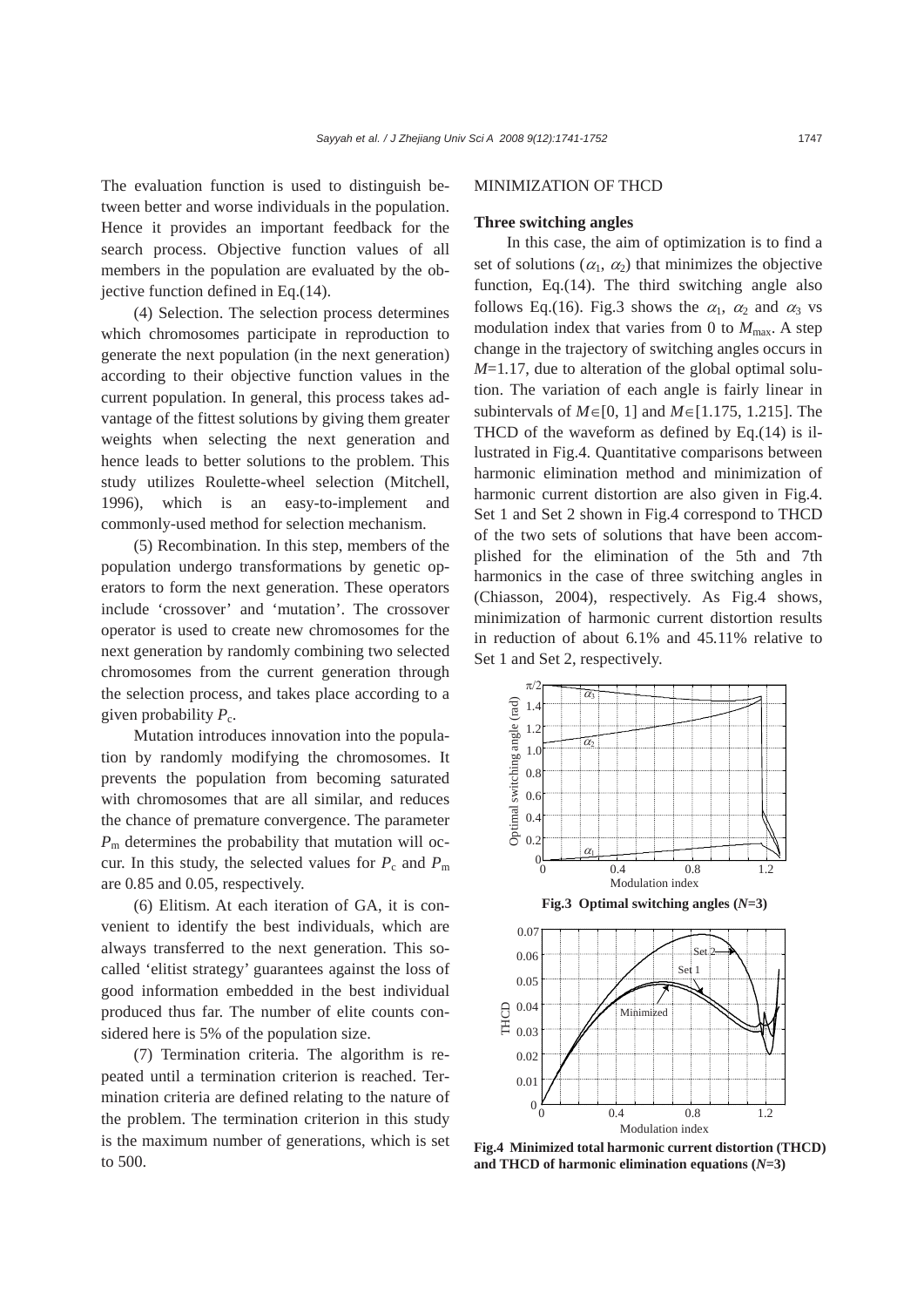Fig.5 shows the voltage harmonic content magnitude vs modulation index and harmonic number.



**Fig.5 Harmonic content magnitude vs modulation index and harmonic number (***N***=3)** 

#### **Five switching angles**

Like in the case of three switching angles, the goal is to minimize the THCD by determination of optimal solution ( $\alpha_1$ ,  $\alpha_2$ ,  $\alpha_3$ ,  $\alpha_4$ ). Optimal switching angles vs modulation index are illustrated in Fig.6.

As observed in Fig.6, three step changes occur in the trajectory of switches due to alteration in global optimum solution. While most of the point-to-point optimization algorithms would fail in locating the global optimum solution due to the fact that calculation of the current optimal point in these algorithms is dependent on the information of its preceding point(s), GA has the feature of incorporating a stochastic-based process into the search procedure to find the global optimal point. This point mostly arises with the increase of decision variables or complexity of the objective function (present work).



It should be stated that in some situations, to achieve the global optimal solution, we used a trialand-error process, due to the presence of many local

optimal solutions. With a good precision, it can be observed that in all four subintervals of the modulation index (i.e., [0, 0.970], [0.975, 1.015], [1.020, 1.180] and [1.185, 1.270]), the switching trajectories can be approximated to a straight line. In practical situations, the calculated switching angles are stored in read-only memory (ROM) and served as a look-up table. During real-time operation, the required fundamental amplitude is used for addressing the corresponding switching angles in the look-up table and read out for controlling the inverter. To avoid the use of large memory components and to improve the flexibility and maintenance of the system, a real-time production of switching instants can be performed from simple functions that approximate on-line calculated solution trajectories (Sun *et al.*, 1996). The accuracy of the on-line generated switching instants has a great reliance on the proximity of functions and could be increased, at least theoretically, to any extent by using high-order polynomials. The corresponding THCD of the optimized waveform is illustrated in Fig.7.



**Fig.7 Minimized total harmonic current distortion (THCD) (***N***=5)**

An optimized PWM waveform modulated at  $M=0.9$  with  $N=5$  is illustrated in Fig.8. The five optimized switching angles in the first quarter period are  $\alpha_1 = 0.1807$ ,  $\alpha_2 = 0.9153$ ,  $\alpha_3 = 0.9690$ ,  $\alpha_4 = 1.3931$ , and  $\alpha_5$ =1.4807. Now, we consider the inverter-fed induction motor system depicted in Fig.9, in which GTOs are used as power semiconductor devices. However, GTOs must normally be used with snubbers (not shown in this figure), and thus any realistic description of the GTO switching behavior must include the effects of the snubber circuits.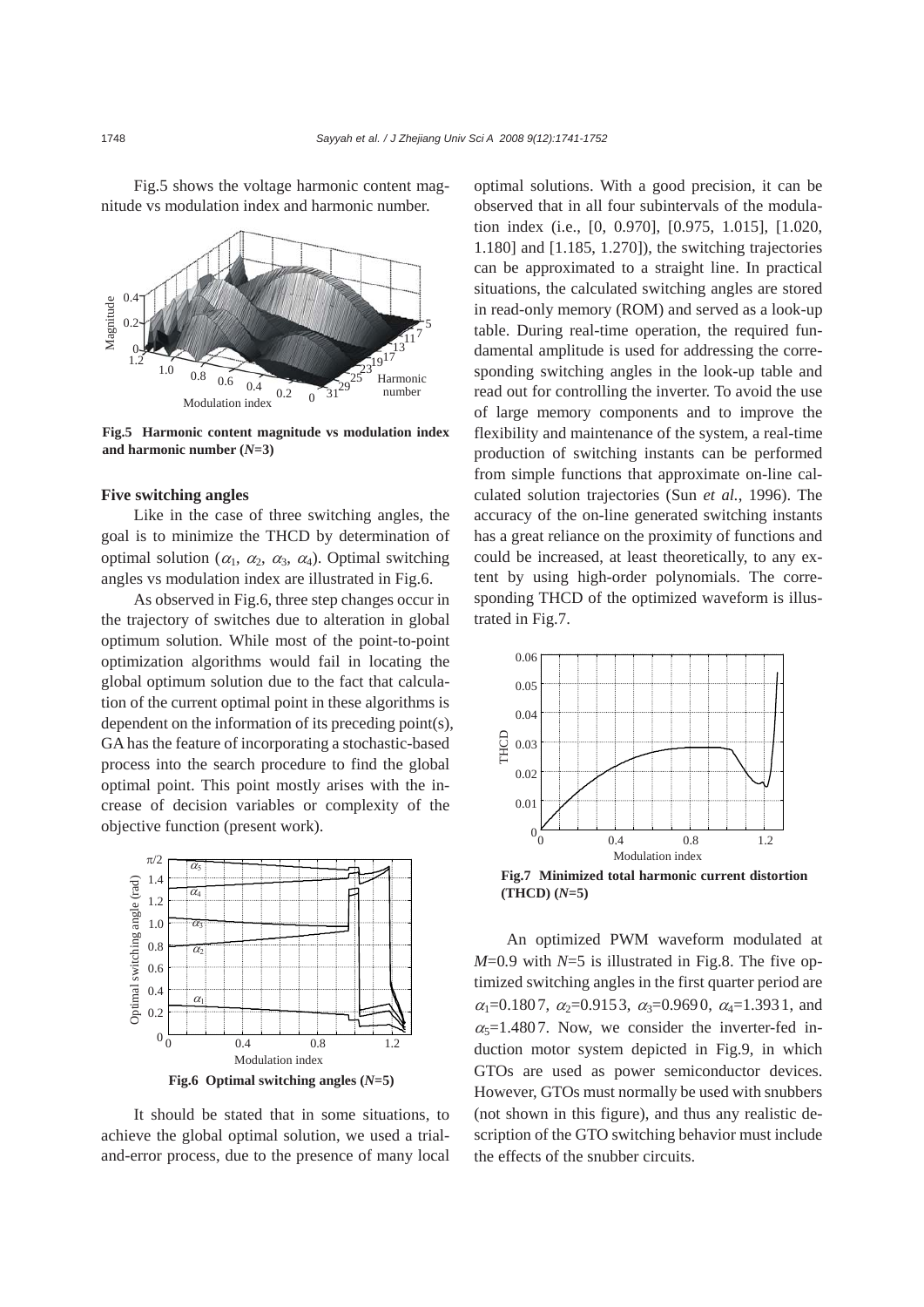

**Fig.8** Optimized  $v_a(t)$  waveform modulated at  $M=0.9$  ( $N=5$ )



**Fig.9 A three-phase inverter feeding an induction motor**

It is important to realize that GTOs are only used in medium to high power applications (like the conditions considered herein), where the voltage and current levels are large, and the other solid-state components that may be used in conjunction with the GTOs are likely to be rather slow (Mohan *et al.*, 1995).

Suppose one LN (line to neutral) inverter output voltage  $v_a(t)$  resembles this optimized waveform. Then  $v_b(t)$  and  $v_c(t)$  are obtained as

$$
v_b(t) = v_a \left( t - \frac{2\pi}{3\omega_1} \right), \quad v_c(t) = v_a \left( t - \frac{4\pi}{3\omega_1} \right), \tag{17}
$$

where  $\omega_1$  is the fundamental angular frequency of the inverter output.

In this case, LL (line to line) voltages at the load side are  $v_{AB}(t)=v_a(t)-v_b(t)$ ,  $v_{BC}(t)=v_b(t)-v_c(t)$ , and  $v_{CA}(t)=v_c(t) - v_a(t)$ . As the three windings are symmetrical, the neutral voltage  $v_0(t)$  is

$$
v_0(t) = (v_a(t) + v_b(t) + v_c(t))/3.
$$
 (18)

The waveform of phase voltage  $v_A(t)$  is illustrated in Fig.10c.

Using the transformation below,

$$
\begin{pmatrix} v_a(t) \\ v_\beta(t) \end{pmatrix} = \frac{2}{3} \begin{pmatrix} 1 & -\frac{1}{2} & -\frac{1}{2} \\ 0 & \frac{\sqrt{3}}{2} & -\frac{\sqrt{3}}{2} \end{pmatrix} \begin{pmatrix} v_A(t) \\ v_B(t) \\ v_C(t) \end{pmatrix}, \qquad (19)
$$

the three symmetrical phase voltages  $v_A(t)$ ,  $v_B(t)$ , and  $v_c(t)$  can be transformed into  $\alpha$ - $\beta$  coordinates. Furthermore, motor currents  $i_{\alpha}(t)$  and  $i_{\beta}(t)$  in this coordinate system are proportional to the integrals of the voltages  $v<sub>0</sub>(t)$  and  $v<sub>0</sub>(t)$ , respectively, assuming that motor resistances are negligible. The voltage and current waveforms in the  $\alpha$ - $\beta$  coordinate system are illustrated in Figs.10d and 10e, respectively.



**Fig.10 Waveforms in an inverter-fed induction motor system shown in Fig.9.** (a)  $v_{AB}(t)$ ; (b)  $v_0(t)$ ; (c)  $v_A(t)$ ; (d)  $v_a(t)$ **and**  $i_{\alpha}(t)$ ; (e)  $v_{\beta}(t)$  and  $i_{\beta}(t)$ 

Since motor fluxes  $\phi_{\alpha}(t)$  and  $\phi_{\beta}(t)$  in  $\alpha$ - $\beta$  coordinates are proportional to  $i_{\alpha}(t)$  and  $i_{\beta}(t)$ , respectively, the trajectory of  $i_{\alpha}(t)$ − $i_{\beta}(t)$  in a complex plane represents the trajectory of motor fluxes. This is shown in Fig.11.



**Fig.11 Trajectory of motor flux**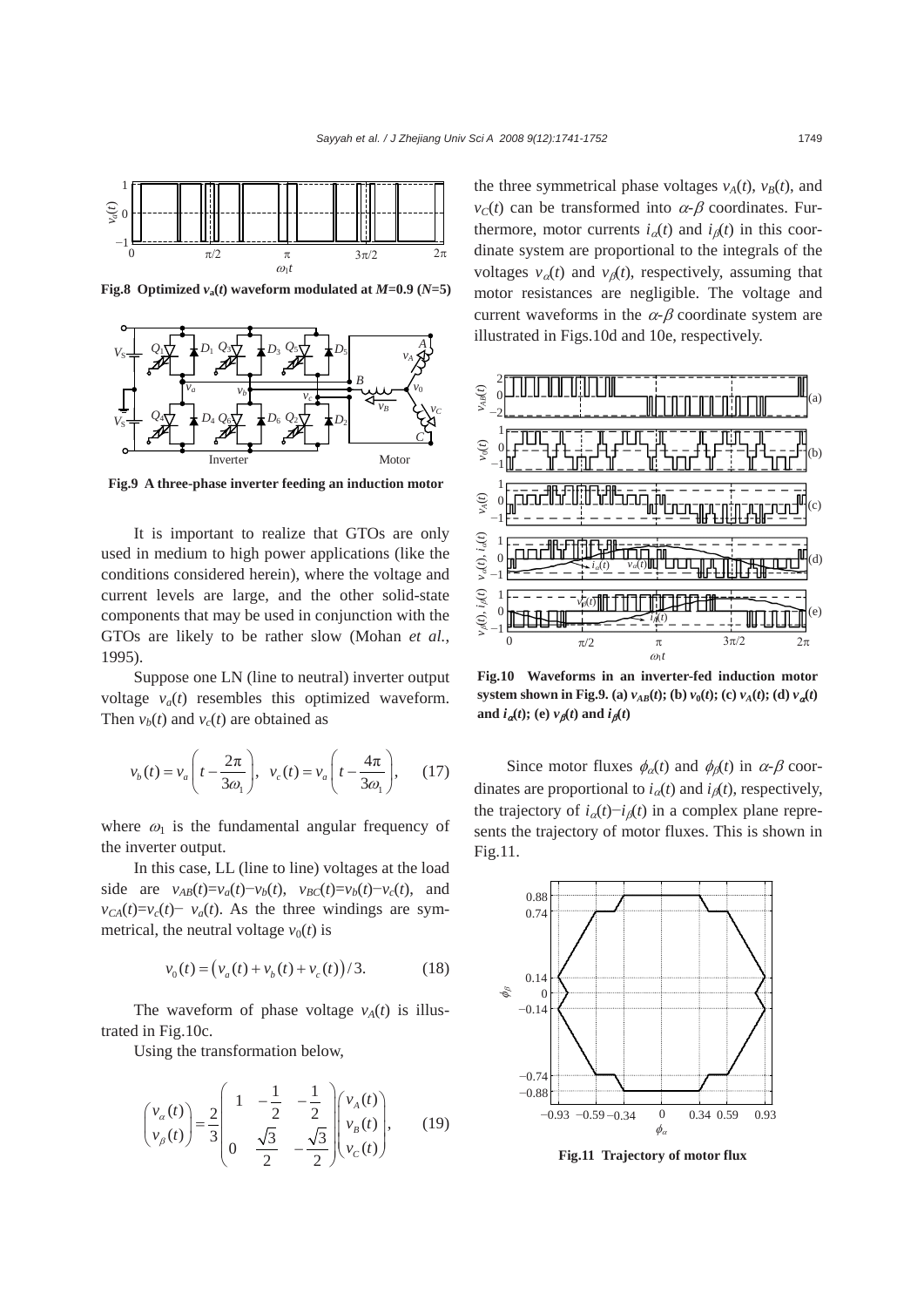# TORQUE PULSATION REDUCTION AND OP-TIMIZATION OF THCD

Pulsating torques are produced by the interaction of air gap flux and rotor MMF waves of different orders. The pulsating torque, which is mainly affected by the presence of low-order harmonics, tends to cause jitter in the machine speed, while the effect of high-frequency components will be smoothened due to system mechanical inertia. The speed jitter may be aggravated if the pulsing frequency is low, or if the system mechanical inertia is small. The pulsing torque frequency may be near the mechanical resonance of the drive system, and this may result in severe shaft vibration, causing fatigue, wearing of gear teeth, and unsatisfactory performance in the feedback control system.

Based on the discussion above, our aim in this section is to limit the 5th, 7th, 11th, and 13th harmonic currents (in the case of *N*=5) while THCD is minimized, in order to reduce the torque pulsation. Fig.12 shows these harmonics using the optimal pulse patterns accomplished in the previous section. Four inequality constraints have been realized in each limitation value,  $\lambda$ . They are

$$
I_h \le \lambda,\tag{20}
$$

in which *h*=5, 7, 11, 13. These constraints should be handled in the optimization procedure.



**Fig.12 Current harmonics vs modulation index (***N***=5)**

A vast majority of industrial engineering optimization problems (like in this case) are constrained problems. The presence of constraints significantly impacts the performance of every optimization algorithm (Michalewicz *et al.*, 1996). Generally, evolutionary computation techniques appear particularly apt for addressing constrained optimization problems. Classic linear and nonlinear programming methods are often either unsuitable or empirical when applied to constrained optimization problems which present the difficulties of potentially nonconvex or even disjoint feasible regions (Kim and Myung, 1997). Difficulties arise because either the amount of computation required quickly becomes unmanageable as the size of the problem increases, or the constraints violate the required assumptions, such as differentiability or convexity. In this problem, the set of constraints in Eq.(20) is handled using the penalty function method, which is the most common approach in the GAs. It requires only the straightforward modification of the evaluation function *eval* as follows:

$$
eval(\alpha) = f(\alpha) + W \cdot penalty(\alpha), \qquad (21)
$$

where *f* is the objective function, and *penalty*( $\alpha$ ) is zero if no violation occurs, and positive otherwise (for minimization problems). Usually, the *penalty* function is based on the distance of a solution from the feasible region, or on the effect to repair the solution, i.e., to force into the feasible region. *W* is the user-defined weight, prescribing how severely constraint violations are weighted. Considering Fig.12, in the subintervals of modulation index, where  $I_h \leq \lambda$ , the optimization results are the same as obtained in the case of minimizing the THCD.

Fig.13 shows the optimal pulse patterns in the case of  $\lambda$ =0.01. As in the case of minimizing the THCD, step changes occur in trajectory of optimal solutions in certain modulation indices due to alteration of global optimal solution. The normalized FFTs of the optimized voltage waveforms (with respect to the fundamental), modulated at *M*=0*.*9 in three cases of minimized THCD,  $\lambda$ =0.01, and  $\lambda$ =0.008 are shown in Fig.14 (current harmonics can be achieved using Eq.(4)). The total energy of harmonics in a PWM waveform is constant, depending only on the fundamental amplitude (Sun, 1995), regardless of the actual waveform structure. Optimizing the waveform should not be considered as elimination or reduction of the total energy, but to alter its distribution among different frequency components. Noticing this fact, the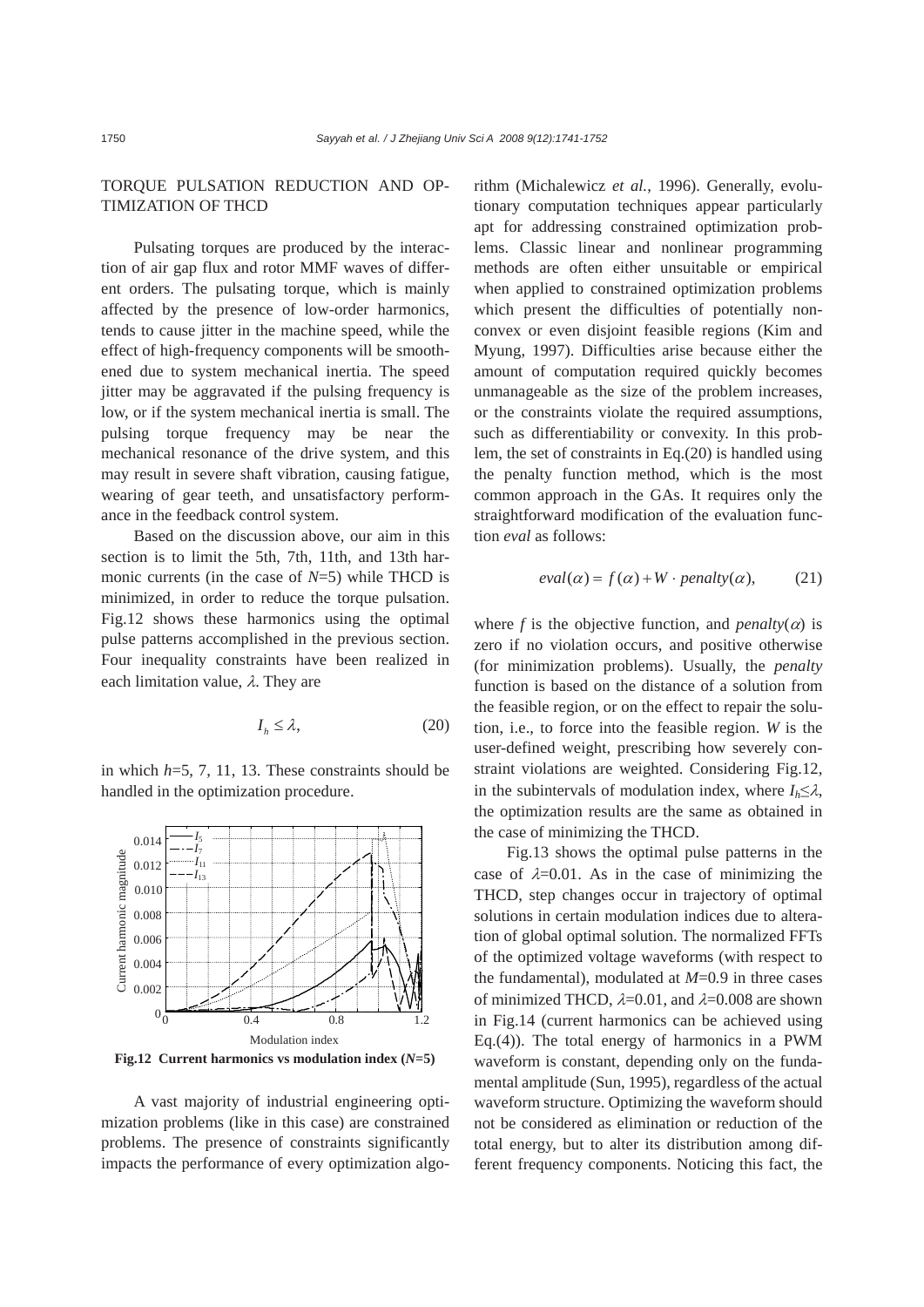increase in the THCD in the case of  $\lambda$ =0.008 with regard to minimized THCD in the subinterval of *M*∈[0*.*65, 1*.09*] is justifiable (Fig.15). That is, suppression of chosen harmonics leads to increase in the value of THCD. These results can be generalized by decreasing the limitation value,  $\lambda$ , and running the optimization program, to obtain new optimal results.



**Fig.13 Optimal pulse patterns in the case of** λ**=0.01** 



**Fig.14 Normalized FFT (with respect to the fundamental voltage component) vs harmonic number at** *M***=0***.***9** 



**Fig.15 Comparison of minimized and optimized total harmonic current distortion (THCD) in the case of**  λ**=0.008** 

# **CONCLUSION**

Optimal pulse patterns to the problem of minimization of THCD in high-power (typically several megawatts) induction motors were presented for the two cases of three and five switching angles. The GA optimization technique was applied. Its distinguished advantages over the deterministic optimization methods lie in that it possesses the ability to span the search space with more likelihood of finding the global optimum solution particularly when decision variables increase. Furthermore, it does not require derivative information and is distinctively apt for addressing constrained optimization problems. The benefits of optimization are remarkable, considering the total power of the system.

Torque pulsation is mainly affected by the presence of low-order frequency harmonic components. Pulsing torques can cause troublesome speed fluctuations and shaft vibration. In this study, we constrained the 5th, 7th, 11th, and 13th current harmonics to some pre-specified values to mitigate the detrimental effects of these harmonics (in the case of five switching angles). At the same time, the THCD was optimized while maintaining the required fundamental output voltage. New optimal pulse patterns yielded. It is intuitively obvious that this optimization can be resumed to accomplish new optimal results.

#### **References**

- Asumadu, J.A., Hoft, R.G., 1989. Microprocessor-based sinusoidal waveform synthesis using Walsh and related orthogonal functions. *IEEE Trans. on Power Electron*., **4**(2):234-241. [doi:10.1109/63.24908]
- Bäck, T., Hammel, U., Schäutz, M., Schwefel, H.P., Sprave, J., 1996. Applications of Evolutionary Algorithms at the Center for Applied Systems Analysis. *In:* Desideri, J.A., Hirsch, C., le Tallec, P., *et al.* (Eds.), Computational Methods in Applied Sciences. Wiley, Chichester, UK, p.243-250.
- Bäck, T., Hammel, U., Schwefel, H.P., 1997. Evolutionary computation: comments on the history and current state. *IEEE Trans. on Evol. Comput*., **1**(1):3-17. [doi:10.1109/ 4235.585888]
- Bose, B.K., 1986. Power Electronics and AC Drives. Prentice-Hall, NJ.
- Chen, C., 1999. Linear Systems Theory and Design (3rd Ed.). Oxford University Press, London, UK.
- Chiasson, J.N., Tolbert, L.M., McKenzie, K., Du, Z., 2002. Eliminating Harmonics in a Multilevel Converter Using